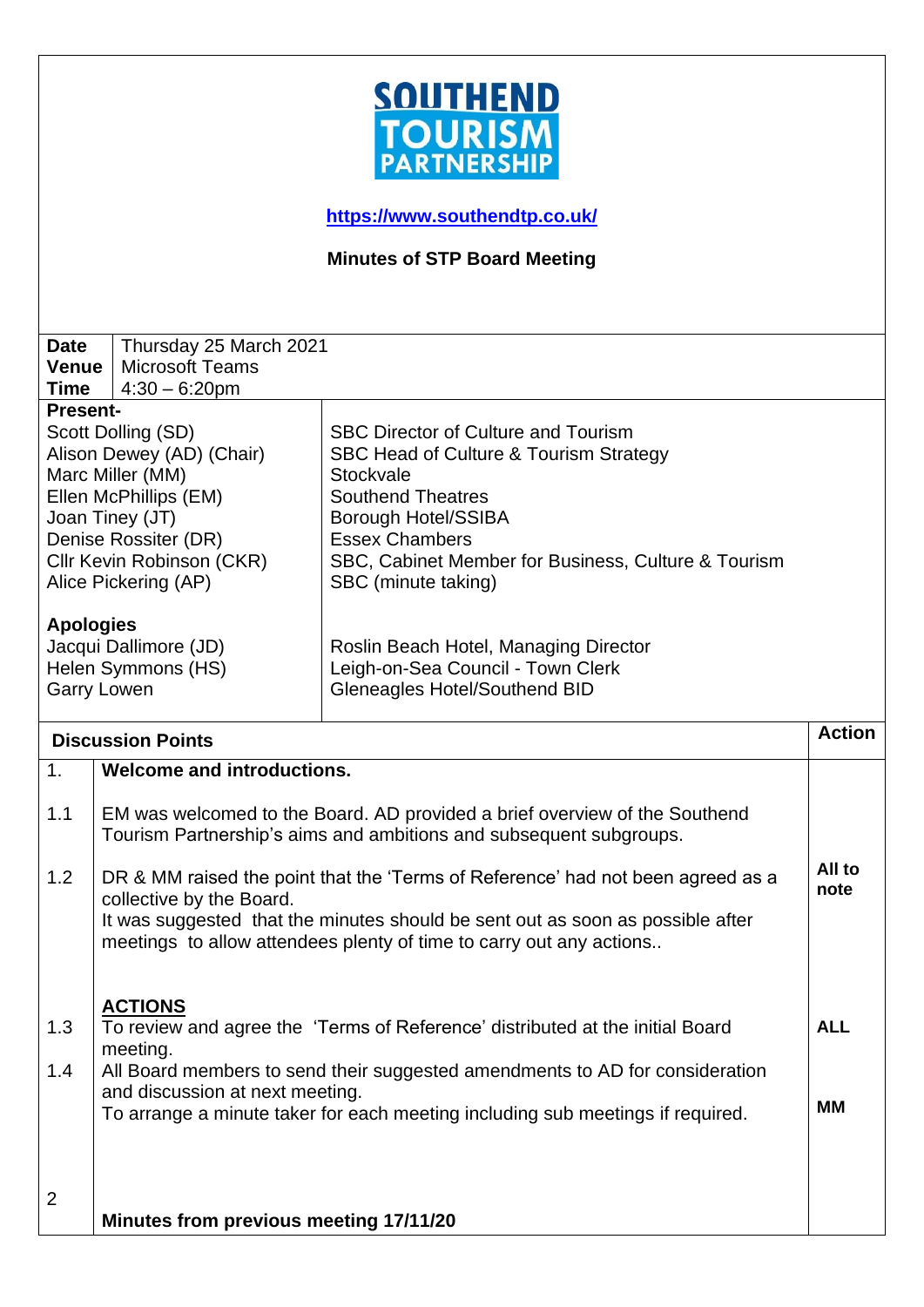| $\overline{2.1}$ | AD explained Destination Southend for the benefit of EM and the need for<br>subgroups as highlighted in point 2.2                                                                                                                                                                                                                                                 |                |
|------------------|-------------------------------------------------------------------------------------------------------------------------------------------------------------------------------------------------------------------------------------------------------------------------------------------------------------------------------------------------------------------|----------------|
| 2.2              | Subgroups have been formed and have had subsequent meetings.<br>Four groups were identified but have been since combined to make two.<br>Subgroup One - Enhancing and Improvements.<br>Subgroup Two - Promotion and Visitor Experience.                                                                                                                           |                |
| 2.3              | A letter was drafted outlining the importance of Tourism for the economic sector and<br>recognising the need for the Southend Tourism Partnership. This was presented to<br>current political administration by CKR.                                                                                                                                              |                |
| 3                | Minutes and feedback from subgroups                                                                                                                                                                                                                                                                                                                               |                |
| 3a)              | Previous minutes from Enhancing & Improving Subgroup - 10/03/21                                                                                                                                                                                                                                                                                                   |                |
|                  | Issues surrounding bin and toilet revisions were discussed. Work within the council<br>and with external partners has already begun with temporary toilets already in place<br>and plans for extra resources to be sited, including larger waste bins and six extra<br>foreshore officers throughout the summer season.                                           |                |
|                  | AD, MM, JT completed a signage audit where they identified the need for approx. 30<br>new signs to signpost toilets and first aid for high traffic visitor areas. These signs<br>have since been designed in the new Visit Southend branding and will be in place<br>shortly.                                                                                     |                |
|                  | AD discussed a press release with the Council's strategic comms team to highlight<br>the positive work STP has accomplished. Including the above point. When published<br>this will included on the STP website, social media and mailing list.                                                                                                                   | <b>AD</b>      |
|                  | Parking provisions were discussed, including delayed plans to increase capacity at<br>Tylers Avenue MM queried progress with those plans<br>JT raised the concern that work on the Seaway carpark will start without extra<br>previsions in place and hundreds of spaces will be lost.                                                                            |                |
|                  | DR was tasked to find out if possible and what costs would be involved for<br>businesses regarding extra police presence on busy days. Yes possible. Is there any<br>council budget to help pay for this? SD explained that although not police, the<br>council are involved in funding Community Safety Officers who bring a welcome<br>presence to the Borough. |                |
|                  | DR also asked why Southend BID cut policing from the budget for the last two years<br>and if this could be reinstated? - Asked point to be noted                                                                                                                                                                                                                  | All to<br>note |
|                  | <b>ACTIONS TO BE COMPLETED</b>                                                                                                                                                                                                                                                                                                                                    |                |
|                  | To chase for an update regarding the Tylers Avenue project.                                                                                                                                                                                                                                                                                                       | <b>SD</b>      |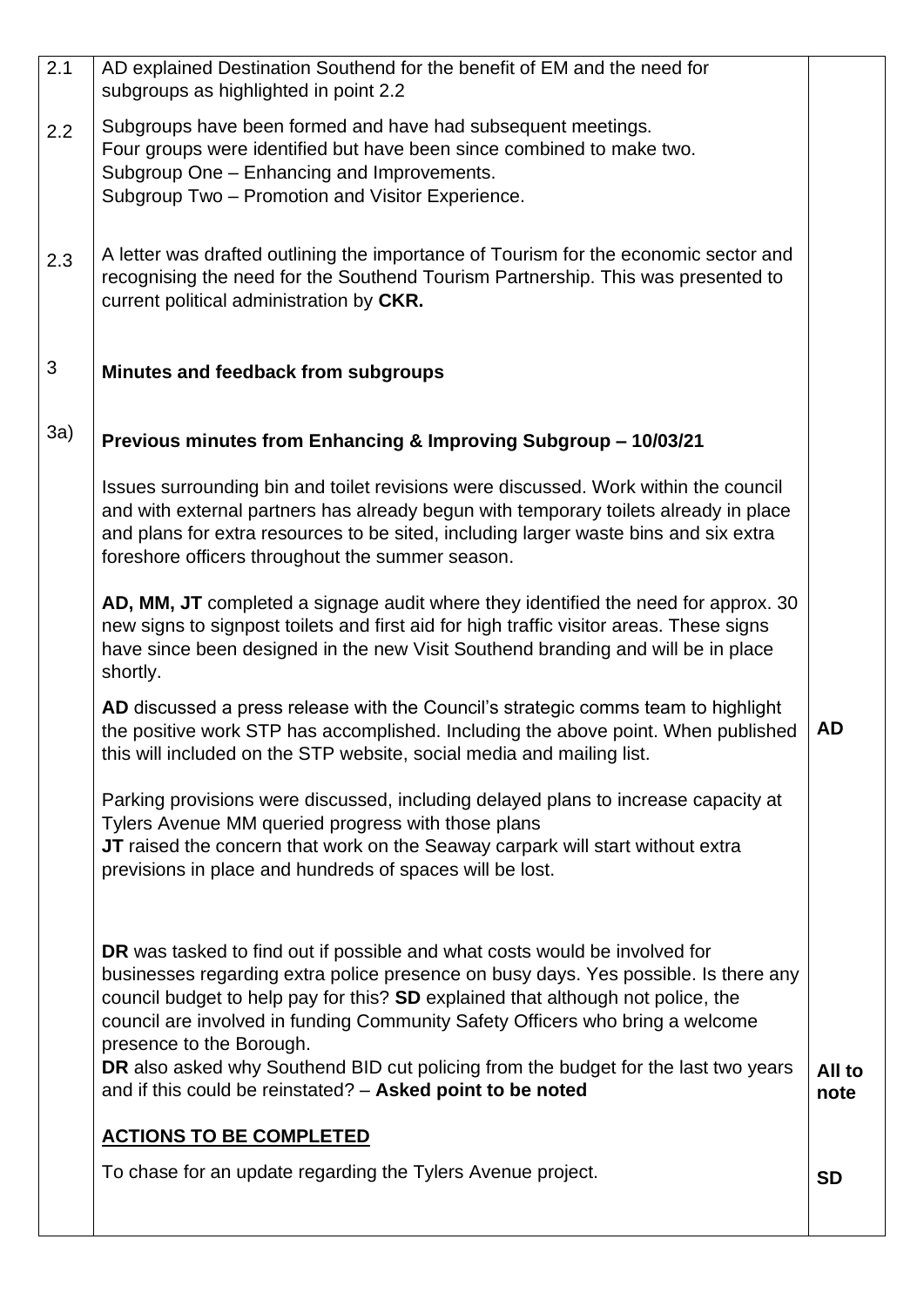|                | Positive newsletter to be created from strategic comms press release.                                                                                                                                                                                                                                                                                                               | <b>AD/JH</b> |  |
|----------------|-------------------------------------------------------------------------------------------------------------------------------------------------------------------------------------------------------------------------------------------------------------------------------------------------------------------------------------------------------------------------------------|--------------|--|
|                | Previous minutes from Promotion & Visitor Experience Subgroup-19/03/21                                                                                                                                                                                                                                                                                                              |              |  |
| 3 <sub>b</sub> | This group discussed the introduction of a 'welcome back' campaign in line with the<br>Government Roadmap.                                                                                                                                                                                                                                                                          |              |  |
|                | A series of 30 second films have been commissioned to correspond with permitted<br>activity as the restrictions are lifted. The first will feature Southend's parks and<br>gardens and will be promoted through the Visit Southend social channels on<br>Monday 29 March. Will be using the #staylocal message.                                                                     |              |  |
|                | An advert for the new Visit Southend website has been designed and will feature in<br>Leigh Town Council magazine next month.                                                                                                                                                                                                                                                       |              |  |
|                | Both AD and SD now part of the SAG (Safety Advisory Group) and will feedback<br>upcoming events that the Southend Tourism Group can support.                                                                                                                                                                                                                                        |              |  |
|                | The new Place Branding toolkit will be available for partners and businesses to use<br>and incorporate into their brand and messaging from 26/03/21.                                                                                                                                                                                                                                |              |  |
|                | A short film to be commissioned to explain the Place Brand to present business.                                                                                                                                                                                                                                                                                                     | <b>SD</b>    |  |
|                | Promotion & Visitor Experience subgroup to explore the delivery of a Festival of<br>Light event.                                                                                                                                                                                                                                                                                    |              |  |
|                | <b>ACTION</b>                                                                                                                                                                                                                                                                                                                                                                       |              |  |
|                | Richard Ryan's (Blackpool Illuminations) contact details to be sent Scott to regarding<br>lighting up the seafront/festival of lights.                                                                                                                                                                                                                                              | MМ           |  |
| 4              | <b>Roadmap to recovery</b>                                                                                                                                                                                                                                                                                                                                                          |              |  |
| 4.1            | A surge in booking for 'essential' travel has been noted by the Park Inn for 2 April<br>and over the Easter period.                                                                                                                                                                                                                                                                 | All to       |  |
| 4.2            | A new rapid test centre is opening at Unit Twenty-One from Monday 29 March 8am<br>-4pm. This is for people without symptoms.                                                                                                                                                                                                                                                        | note         |  |
| 5              | <b>AOB</b>                                                                                                                                                                                                                                                                                                                                                                          |              |  |
| 5.1            | Discussion took place regarding dangerous cycling between the Three Shells and<br>Sealife Adventure. Suggestions included signage banning the cycling between these<br>areas and a speed limit in place on the cycle lane. Further discussion on this subject<br>was requested for a later STP board meeting. To be included on agenda of next<br>Enhancing & Improving sub meeting | <b>NM/JT</b> |  |
|                |                                                                                                                                                                                                                                                                                                                                                                                     |              |  |